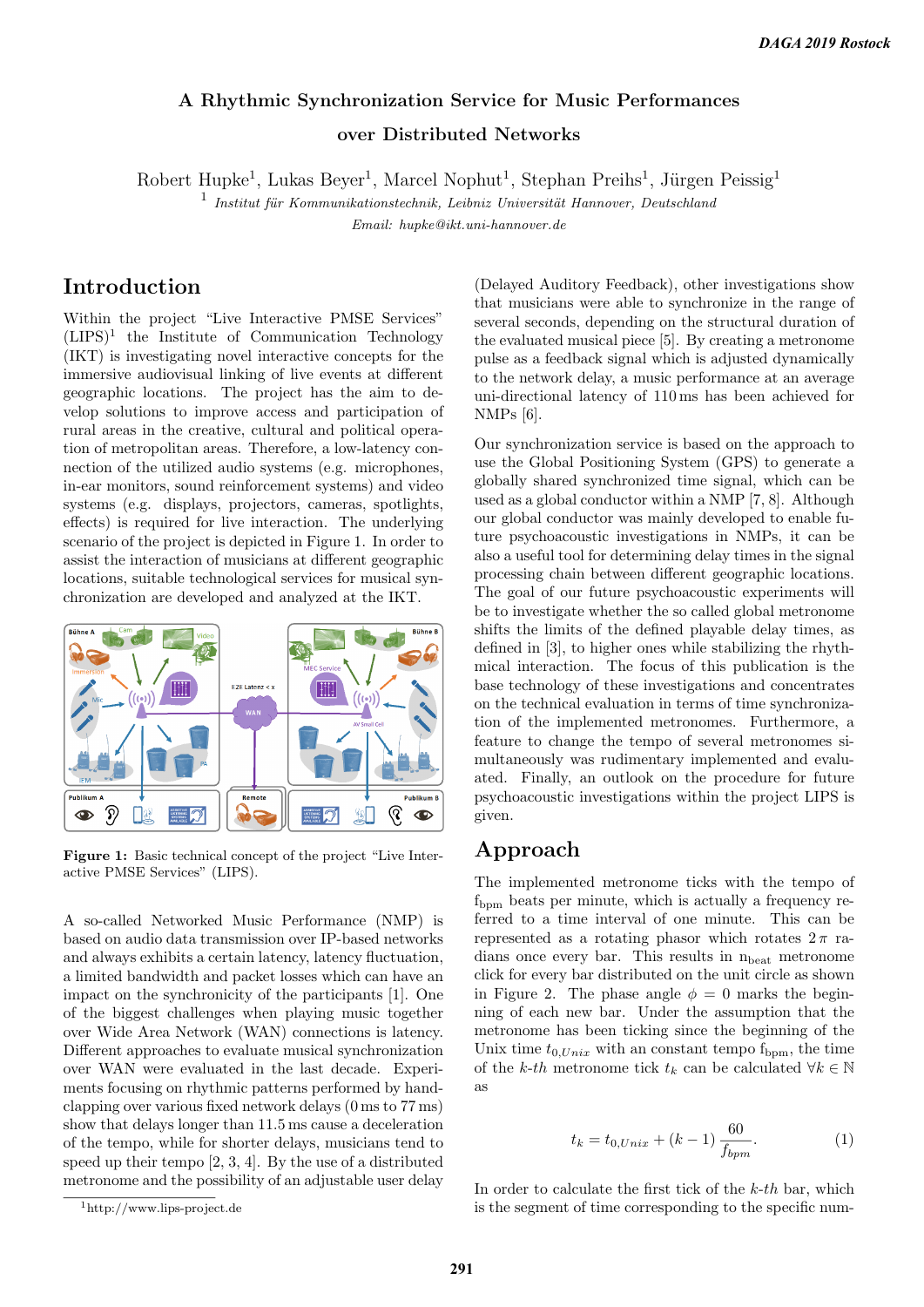ber of  $n_{beat}$  clicks, Eq. (1) has to be multiplied by the factor  $n_{beat}$ . So the beginning of every k-th bar can be calculated  $\forall k \in \mathbb{N}$  as

$$
t_{k,bar} = t_{0,Unix} + (k - 1) \frac{60}{f_{bpm}} \cdot n_{beat}. \tag{2}
$$



Figure 2: A phasor which rotates by  $2\pi$  once every bar represents the metronome click. The clicks are distributed on the unit circle. Example for  $n_{\text{beat}} = 3$ : clicks are located at  $\phi = 0^{\circ}, 120^{\circ}, 240^{\circ}.$ 

### Implementation

A Raspberry Pi (RPi) was used to implement the metronome as described in [7]. It is inexpensive and provides many possibilities to connect additional hardware with its freely usable GPIO pins. The basic concept of the global metronome is to use the GPS signal to synchronize the system time of the devices accurately. This allows the previously described method of calculating the next click on every device. The standard RPi is not able to evaluate GPS information. Therefore a GPS expansion board and an active GPS antenna were used. Since the digital-to-analog audio converter of the Raspberry is unreliable and several tested methods for generating an analog audio signal did not produce a reliable, jitter-free audio output, an additional audio interface (Focusrite Scarlett 2i2) was connected via USB for the audio generation of the click. Figure 3 shows the measurement setup for evaluating the temporal synchronicity of two devices.



Figure 3: Setup of the temporal synchronization measurement for two global metronomes. GPIO-pins are directly connected to a RME Fireface. For the generation of the analog audio click signal two additional audio interfaces (Focusrite Scarlett 2i2) were connected via USB.

#### Evaluation

Three different configurations of the implemented metronome were investigated. Therefore, similar configurations were chosen as described in [7] in order to ensure comparability. Although time synchronization via GPS is theoretically in the range of nanoseconds, the adjustment of the system time, the calculation of the click signal, as well as the generation of the audio click signal results in a deviation of the temporal synchronicity. With the goal to estimate the time accuracy for each configuration of the metronome, a beat with a frequency of  $f_{\text{beat}} = 120 \text{ bpm}$  was generated on both devices and recorded for 30 min with a sampling frequency of  $fs = 96$  kHz. The time differences of the corresponding clicks for both metronome were calculated by dividing the measured signals into parts of length  $l = 48000$  samples, which corresponds to the time range between two successive clicks. Afterwards, the time difference was computed for each click using a cross-correlation of both signals. The generated audio output as well as the output of one GPIO-pin were measured. The output of the GPIO-pin was measured to evaluate the smallest possible deviation between two synchronized devices. Thus, the GPIO-pin was switched from low to high for 10 ms and back to low for each click. In comparison to the audio output signal this allows to estimate the time which is needed for audio processing. Under the assumption that the GPSreceivers have a location-independent synchronization accuracy, both devices were located at the same place for all measurements. The three different evaluated settings were:

- 1. Both devices synchronized via GPS,
- 2. Both devices synchronized via a NTP time server,
- 3. Both devices not synchronized with each other generating the metronome signal by their internal clock.

#### Results

Figure 4 shows the results of the time difference measurement for all listed configurations. The measurements of the two GPS-synchronized devices are depicted in Figure 4a. In direct comparison, the audio click has a slightly higher deviation in form of a recurring saw-tooth with an standard deviation of  $\sigma = 56.4 \,\mu s$  which is the result of the audio click generation since the GPIO output shows no saw-tooth. The GPIO measurement via GPS synchronization achieves the most accurate standard deviation of  $\sigma = 33 \,\mu s$ . Due to the fact that both devices had permanently good coverage of at least three satellites during the measurement, no spikes occur in both GPS measurements. Thus, the signal generation of the audio click increases the standard deviation by  $23 \mu s$ . In comparison, the results of the NTP synchronization setting in Figure 4b show higher time deviations in form of occurring spikes in a range less than 0.5 ms. The same recurring saw-tooth occurs for the audio click generation. Nevertheless, the standard deviation for the NTP setting is nearly as low as for the GPS setting with a standard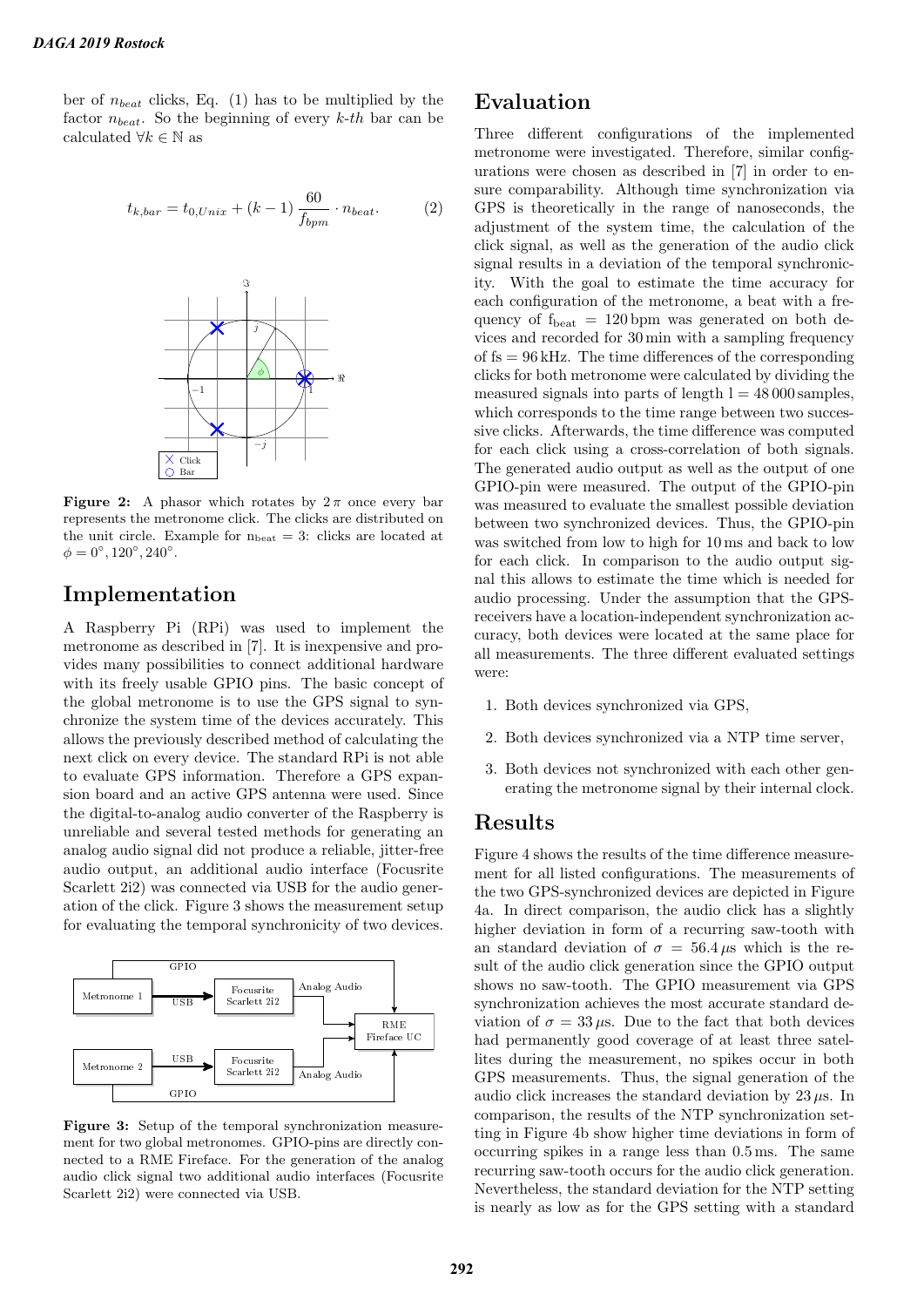

Figure 4: Measurement results for investigating the temporal synchronicity of two global metronomes which were synchronized via GPS (a), NTP (b) or not at all (c). Measurements were taken over 30 min with a generated tempo of  $f_{\text{beat}} = 120 \text{ Hz}$ . The generated audio click signal and a square wave signal generated at the GPIO-pin were measured. The left figures show the course of the time difference  $\Delta t$  between the corresponding metronome clicks generated by both devices. The right figures show the corresponding relative frequency distribution. Note the different axis scaling in graphic (c).

deviation of  $\sigma = 63.6 \,\mu s$  for the audio click generation and  $\sigma = 39 \,\mu s$  for the GPIO measurement. Furthermore, the results of the NTP-measurement show an average offset of  $\overline{\Delta t} = 31.3 \,\mu s$  for the audio click and  $\overline{\Delta t} = 26.1 \,\mu s$ for the GPIO-pin. The offset of the NTP measurement changes over time and is therefore not the same for both GPIO and audio measurements. Since both measurements were not conducted simultaneously, this illustrates that the synchronization accuracy of NTP-setting highly depends on network route asymmetry, network latency and the accuracy of the time server. For our measurement we used a nearby time server of the Leibniz Universität Hannover, which enables almost ideal network conditions. Nevertheless, high accuracy can be stated for both GPS and NTP measurements. The "No-Sync" measurement in Figure 4c is intended to illustrate that the click generation by the internal clock of the devices can not be used for the time synchronization since both

measurements diverge with time. The "No-Sync" setting in Figure 4c shows an offset of  $403 \mu s$  which will increase over time.

# Tempo Change

A feature to change the tempo on several metronomes was rudimentary implemented. As recommended in [7] a tempo change has to be divided into equal steps of tempo change. The step size has to be small enough for a perceptual smooth tempo change. This results in an recommendation of 1 bpm for each tempo step, as it is below the  $2\%$  just noticeable difference for tempos higher than 50 bpm. In our implementation the step size as well as the new target tempo can be manually modified. Figure 5 depicts the tempo of two devices during a tempo change. After 8 s the tempo of both metronome clicks were simultaneously set from 120 bpm to 70 bpm. The tempo